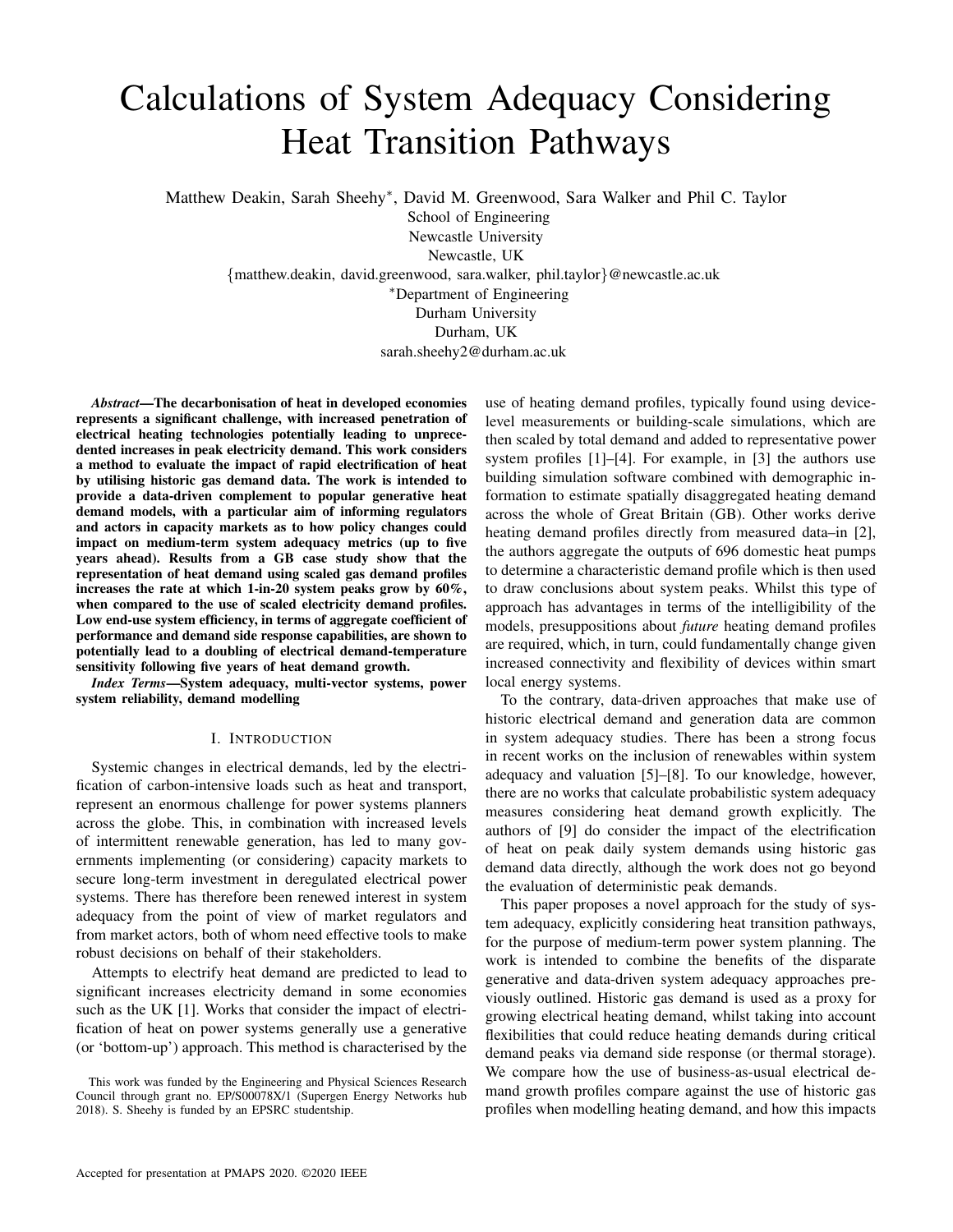on the vulnerability of systems to cold snaps (in terms of demand-temperature sensitivity).

Section II describes two methods by which heat demand could be accounted for in system adequacy calculations. Section III describes the data and assumptions used to study the difference between these models, based on a GB system case study; this forms the basis for the results of Section IV, which compares the two models against a base model. System risk metrics and temperature sensitivity are studied, demonstrating the key differences between the out-turn of the two models. Finally, salient conclusions drawn from this work are discussed in Section V.

## II. INCLUDING HEAT DEMAND IN SYSTEM ADEQUACY

In this work, the system margin is modelled using a timecollapsed (or 'snapshot') model. The system margin  $Z$  is calculated by taking the difference of the total generation and total effective demand; a positive system margin is an adequate system; a system with a negative margin is inadequate. An inadequate system state results in the requirement of an intervention in the normal operation of the market by the electricity system operator (SO), with severe shortfalls eventually resulting in load shedding.

#### *A. Generation*

The generation in a system is often disaggregated into two parts: conventional (dispatchable) generation  $X$  and renewable generation  $Y$ . Conventional generation here covers, amongst others, thermal units and interconnectors, whilst renewable generation Y consists of the output of onshore and offshore wind generators<sup>1</sup>. The former is inherently random due to unplanned, forced outages at the unit level, whilst the stochasticity of the latter is driven by the unpredictability of long-term weather forecasts.

The system total generation is therefore given by

$$
Total Generation = X + Y, \t(1)
$$

with the cumulative distribution function (CDF) of the total generation denoted by  $F_{(X+Y)}$ .

Conventional generation  $X$  is modelled using the method of, e.g., [8], in which each generator is modelled with a capacity and an availability (or forced outage rate); the probability distribution function (PDF) of  $X$  therefore obtained by the convolution of the PDFs of the individual generation units. Similarly, a PDF of the renewable generation  $Y$  is found by scaling on and offshore wind hourly capacity factors  $W_{\text{on}}$ ,  $W_{\text{off}}$  (in %) as

$$
Y = c_{\rm on} W_{\rm on} + c_{\rm off} W_{\rm off} \,,\tag{2}
$$

where  $c_{\text{on}}$ ,  $c_{\text{off}}$  represent the on and offshore install wind capacities respectively (in MW).

<sup>1</sup>Peak loads in the UK are after sunset [10, pp. 123] and so solar photovoltaics are not included within adequacy calculations in this work.

## *B. Total Effective Demand*

In this work the total electrical demand is modelled as the sum of underlying electrical demand  $E$ , modelled using historic data, and the electrical heating demand  $H$ . Additionally, a reserve r is required to mitigate against the risk of the loss of largest infeed, resulting in the total effective demand  $D$  being given by the linear sum

$$
D = E + H + r. \tag{3}
$$

The present value of the reserve  $r$  is 1320 MW [11]. For simplicity, it is assumed that there is no growth in underlying electrical demand  $E$ , matching five-year industry forecasts for GB peak and average electrical demands [1].

## *C. Methods for Modelling Heat Demand*

Historic demand, corrected for weather and underlying trends, can be used to model the electrical demand  $E$  [7]. On the other hand, electrical heating is relatively uncommon in some systems (such as the UK), and so a method of estimating the impact of  $H$  is required.

To make calculations about impacts of an increase in heating demand, denote the additional annual heating demand  $\epsilon_{\Delta H}$ , and the annual (nominal) electrical and gas demands as  $\epsilon_E$ ,  $\epsilon_G$ respectively. We propose that system adequacy under heat transition pathways be studied in the context of three models.

*1) Model*  $\mathcal{M}_0$  *(the 'base case' model):* Heating demand is ignored, i.e.,

$$
H = 0. \t\t(4)
$$

This is used to calculate baseline figures, with system adequacy changes only dependent on Total Generation (1), and so is referred to as the *base model*.

*2) Model* M<sup>1</sup> *(the 'electricity-scaled' model):* Heating demand is assumed to largely follow historic electrical demand profiles, such that

$$
H = k_{E \to H} E, \tag{5}
$$

where the electric demand-heat sensitivity  $k_{E\rightarrow H}$  is given by

$$
k_{E \to H} = \frac{\epsilon_{\Delta H}}{\epsilon_E k_{\text{DSR}} k_{\text{COP}}},\tag{6}
$$

where  $k_{\text{DSR}}$ ,  $k_{\text{COP}}$  models the effect of demand side response (DSR) and coefficient of performance (COP) of the electrified heat system. This modelled is referred to as the *electricityscaled* model.

*3) Model* M<sup>2</sup> *(the 'gas-scaled' model):* Heating temporal profiles are assumed to follow gas demand G as a proxy for heating demand,

$$
H = k_{G \to H} G, \tag{7}
$$

with the linear scaling coefficient  $k_{G\to H}$  found as

$$
k_{G \to H} = \frac{\epsilon_{\Delta H}}{\epsilon_G k_{\text{DSR}} k_{\text{COP}}}.
$$
 (8)

(Note that the right hand sides of (6), (8) are identical except for the energy term  $\epsilon_{(.)}$  on the denominator.) It is implicit in  $(7)$  that the gas demand  $G$ , which is only measured daily at the transmission level, is split evenly throughout the day,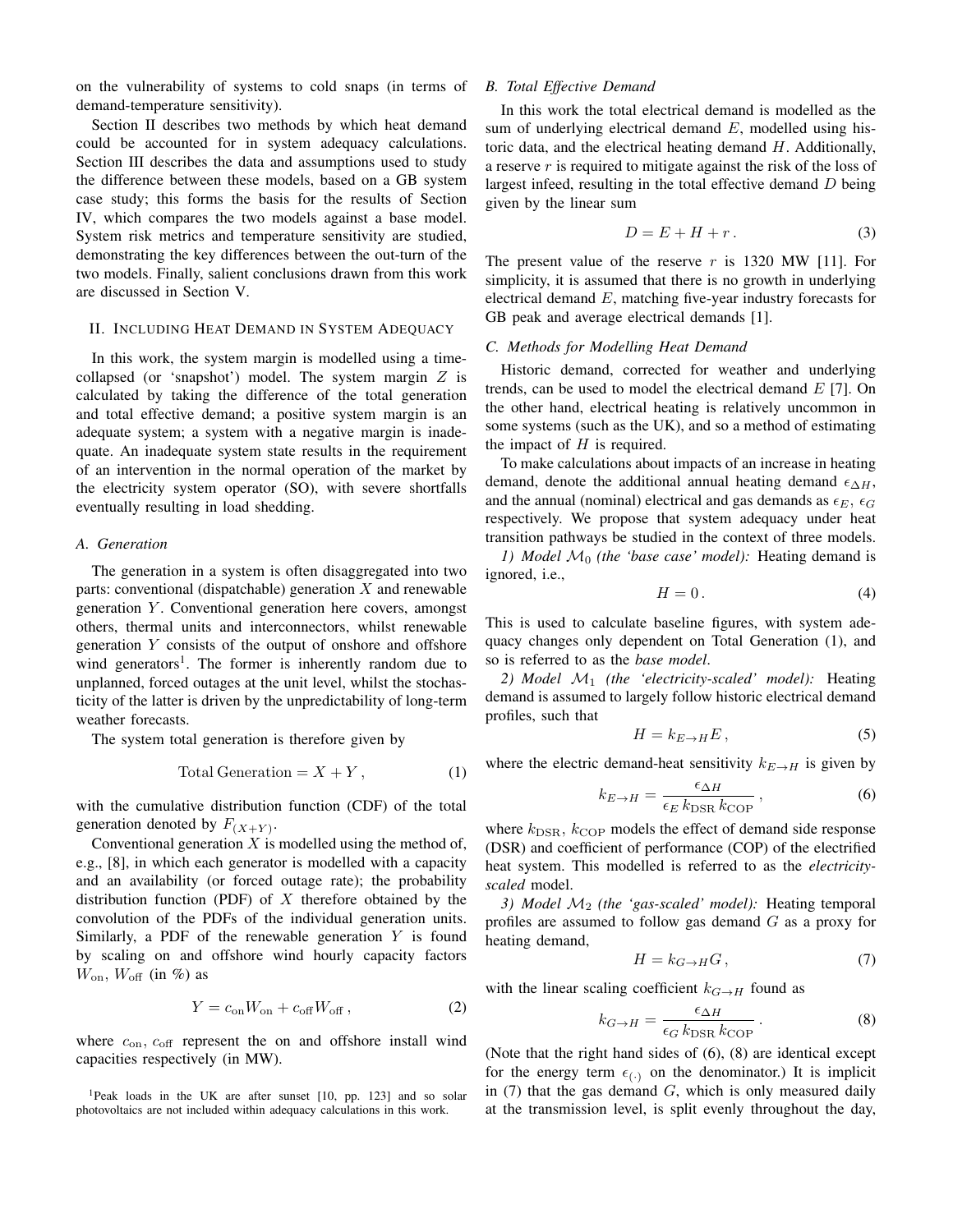with the DSR coefficient  $k_{\text{DSR}}$  accounting for the size of the demand at the system peak. This final model is referred to as the *gas-scaled* model.

The aggregate coefficient of performance parameter  $k_{\text{COP}}$ models the reduction in energy consumption of electric heating devices, which typically have a COP much greater than unity [12]. The DSR coefficient  $k_{\text{DSR}}$  is used to model the correlation between daily heat demands and existing peaks in electricity demand. The expected electrical load of electric heat pumps is known to be very different to that of gas boilers–domestic heat pumps are typically rated at much lower powers than domestic gas boilers, and so load profiles are very different [13].

A DSR factor greater than unity  $(k_{\text{DSR}} > 1)$  represents a system which effectively reduces heat demands during existing electrical system peaks, whilst a value less than unity ( $k_{\text{DSR}}$  < 1) represents a system whereby heat demand peaks during the electrical system peak. A DSR factor of unity  $(k_{\text{DSR}} = 1)$ represents a heat pump which effectively flattens heat demands over an entire day.

It is worth highlighting that non-daily metered (NDM) gas demand is estimated to be two-thirds composed of domestic space and water heating, with the remainder made up of small commercial or industrial users [9]. We presuppose, however, that the underlying seasonality and temperature sensitivity of heating demand  $H$  is much more likely to follow the NDM gas demand  $G$  than the electrical demand  $E$ .

#### *D. Effects of Temperature on Demand*

It is common for SOs to account for the effects of weather on demand. In the case of GB, the electrical SO, National Grid ESO (NGESO), uses the Average Cold Spell (ACS) methodology, whilst the gas SO, National Grid Gas, uses the Composite Weather Variable (CWV). The former determines the correlation between daily temperature measurements and electrical demand using a linear regression based method [14], whilst the latter uses a non-linear combination of weather and seasonal (i.e., temporal) parameters to derive an almost-linear fit between the CWV and gas demand [15].

In this work it is assumed that the demand  $D$  is linearly dependent on temperature. By adding concurrent gas and electrical demand in (3), a least-squares linear fit is found of the form

$$
D = D_0 + k_T T, \qquad (9)
$$

where  $k_T$  is the demand-temperature sensitivity coefficient, and  $D_0$  represents temperature insensitive demand. This formulation is advantageous as it allows for long-term climate data to be incorporated (30 years of data are typically used to model the climate of a region [14]).

The form of the system margin  $Z$  is found by combining (1), (2) and (3) along with the appropriate electrical heating demand model  $((4), (5)$  or  $(7))$  and temperature sensitivity model (9). The system margin  $Z$  is therefore given by

$$
Z = X + Y - (D_0 + k_T T) . \t(10)
$$



Fig. 1. Scatter plot of historic NDM gas demand  $G$  (from [9], [18]) against daily wind capacity factor  $W$  (from [19]) and minimum daily temperature  $T$ (from [20]) for five winters. The calculated coefficient of determination  $R^2$  for the relation between variable pairs demonstrates that gas demand  $G$  is much more weakly correlated with wind capacity factors W than temperatures T.

*Remark: Correlations Between Random Variables in* (10)*.* The correlation between renewables (wind)  $Y$  and electrical demand E has been studied in detail in several recent works [16], [17]. It is noted in those works that the correlation between wind and underlying demand is relatively weak. The CWV used by the UK gas industry does make use of a wind-chill factor [15]. However, as with electrical demand  $E$ , historic NDM gas demand  $G$  is much more weakly correlated with wind than temperature (see Fig. 1). Therefore, for the purposes of this exposition, only the correlation between temperature and demand is explicitly considered in (10), although future work could study these correlations in more detail. Given this independence, the PDF of  $Z$  is determined by a convolution of the PDF of each of the random variables.

## *E. System Adequacy Summary Statistics*

We shall consider the calculation of the peak demand, as well as two summary statistics to represent the likelihood and intensity of generation shortfall. The peak demand  $P$  is found simply as the maximum demand over  $N$  periods,

$$
P = \max\{D_1, D_2, \dots, D_N\},\tag{11}
$$

where each of the draws  $D_i$  are assumed to be independent, with the CDF of this random variable denoted by  $F_P$ .

The first of the system adequacy metrics considered is the Loss of Load Expectation (LOLE), which is used to represent the likelihood of generation shortfall, and is typically reported in units of hrs/yr. This is calculated as

$$
LOLE = \sum_{t=1}^{N} \mathbb{P}(Z_t < 0), \qquad (12)
$$

where  $Z_t$  represents independent draws of the system margin random variable  $Z$ ,  $N$  is the number of periods in a season, and  $\mathbb{P}(\alpha)$  denotes the probability of some event  $\alpha$ .

The other calculated metric is the Expected Energy Unserved (EEU), which represents the intensity of generation shortfall, and is typically given in MWh/yr (or as a fraction of total system demand). This is found by calculating the expected value of the demand shortfall, given by

$$
EEU = \mathbb{E}\left(\sum_{t=1}^{N} \max\{0, -Z_t\}\right),\tag{13}
$$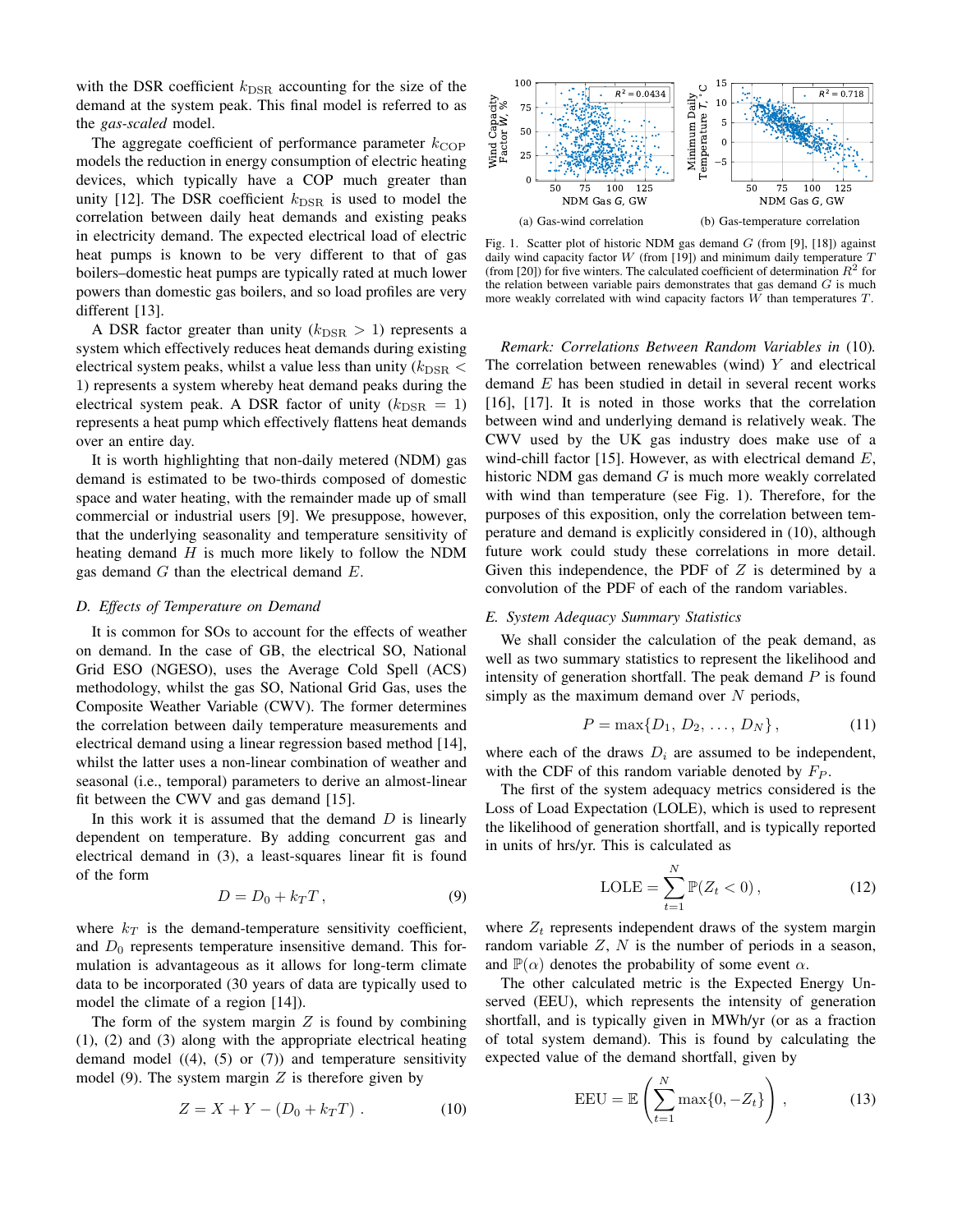TABLE I SUMMARY OF DATA SOURCES FOR MODELLING RANDOM VARIABLES.

| Variable                                  | Description                                                                                                  | Reference                                               |
|-------------------------------------------|--------------------------------------------------------------------------------------------------------------|---------------------------------------------------------|
| $W_{\rm on}, W_{\rm off}$<br>F,<br>G<br>T | Conventional generation<br>Hourly wind capacity factor<br>Electrical demand<br>NDM gas demand<br>Temperature | $[1]$ , $[21]$ - $[23]$<br>[19]<br>[24]<br>[18]<br>[20] |

where E denotes the expectation operator, and  $\max\{0, -Z_i\}$ is the shortfall at time period  $t$ .

## III. GB DEMAND, GENERATION AND SCENARIO DATA

There are six random variables  $(X, W_{\text{on}}, W_{\text{off}}, E, G, T)$ that must be modelled for the calculation of the system margin Z from (10), as well as the two system performance indices  $(k_{\text{DSR}}, k_{\text{COP}})$  and heat demand growth rate  $\epsilon_{\Delta H}$ . The sources for datasets for modelling are outlined in this section, with a summary of the data sources used for modelling random variables given in Table I. The peak season for which data are obtained is chosen to be the twenty weeks following the first Sunday of November [7].

The electrical SO NGESO's Future Energy Scenarios (FES) [1] are used for modelling future scenarios. This details four credible pathways that NGESO envisions the GB energy system could follow, depending on the level of decentralisation and decarbonisation ambition. It describes four system pathways: 'Two Degrees' (high decentralisation and decarbonisation), 'Community Renewables' (low decentralisation, high decarbonisation), 'Consumer Evolution' (high decentralisation, low decarbonisation) and 'Steady progression' (low decentralisation and decarbonisation).

#### *A. Rates of Heat Electrification and System COP*

To model credible rates of heat electrification,  $\epsilon_{\Delta H}$ , the rate of change of total commercial and residential (CR) gas demand is calculated across all four of the FES scenarios. We consider this value to be meaningful as it is assumed that the standard of living (and with it, underlying heating demand) is unlikely to change significantly. If there is a large increase in the efficiency of buildings when they are retrofitted with heat pumps, then this can be captured in the aggregate COP factor  $k_{\text{COP}}$ .

The average rates of CR gas demand reduction of the two environmentally ambitious scenarios ('Two Degrees','Community Renewables') scenarios are 9.5 TWh/yr and 9.9 TWh/yr (over the period to 2050). This is on a current NDM gas demand of  $\epsilon_G = 440$  TWh/yr, and a GB electrical transmission system demand of  $\epsilon_E = 285$  TWh/yr. It is worth noting that the rates of reduction vary in CR gas demand across these time periods, with a maximum rate of reduction of 18.7 TWh/yr, which occurs in the 'Two Degrees' scenario, and a smallest rate -0.97 TWh/yr in the 'Steady Progression' scenario. Based on these numbers, we consider an increase in electrified heating demand of  $\epsilon_{\Delta H} = 12.5$  TWh/yr each year. This is intended to represent a concerted effort to electrify current CR heat demand.



Fig. 2. Historic electrical demand  $E$  and NDM gas demand  $G$ , demonstrating the latter has (i) a larger yearly energy demand, (ii) a significantly increased peak demand, and (iii) a stronger seasonality than electrical demand. Also plotted is the total GB transmission system gas demand, demonstrating that much of the seasonality of gas demand is as a result of the NDM component.

The aggregate coefficient of performance parameter  $k_{\text{COP}}$ is typically between 1.5 and 4.0 for individual systems, depending the technology and external temperature [12]. In this work we assume an aggregate winter COP of  $k_{\text{COP}} = 1.9$ . Although aggregate heat pump demand could show peaks of 200% of daily demand [3], a more optimistic DSR coefficient of  $k_{\text{DSR}} = 1.0$  is chosen as a central estimate.

## *B. Demand and Temperature Data*

Five years of concurrent historic demand data are available from the GB gas and electrical SOs [18], [24]. To determine underlying electrical demands, least-squares linear regression is first used to remove the long-term trend, after which the resulting demand is scaled so that the peak matches industry estimates of the 'true' peak (from [25]). As noted in [9], both the size and variability of NDM gas demand is much greater than electrical demand (see Fig. 2). Additionally, weather events impact on gas demand in a much more pronounced way (such as the 'Beast from the East' cold snap, visible as a sharp increase in gas demand at the start of March 2018).

To obtain daily temperature values  $T$ , the data from nationally approved weather stations are obtained from the MIDAS database [20] (the list of approved stations is publicly available from [26]). Where there is missing data from the primary weather station, data from the approved secondary station is usually used. The fourteen zoned temperature measurements are converted to a single temperature variable by taking a weighted sum, with each weight scaled to be proportional to the total zonal peak demand from [1].

#### *C. Generation Data*

The breakdown of future conventional and renewable generation mixes are taken from the FES Five Year Forecast. Forced outage rates for conventional generators are taken from OFGEM data [22, Table 1], with availabilities between 81% and 97% depending on the technology. The availability of interconnectors is estimated to be 80%, following interconnector availability requirements for the GB cap-and-floor regime [27]. Estimated offshore and onshore wind capacity factors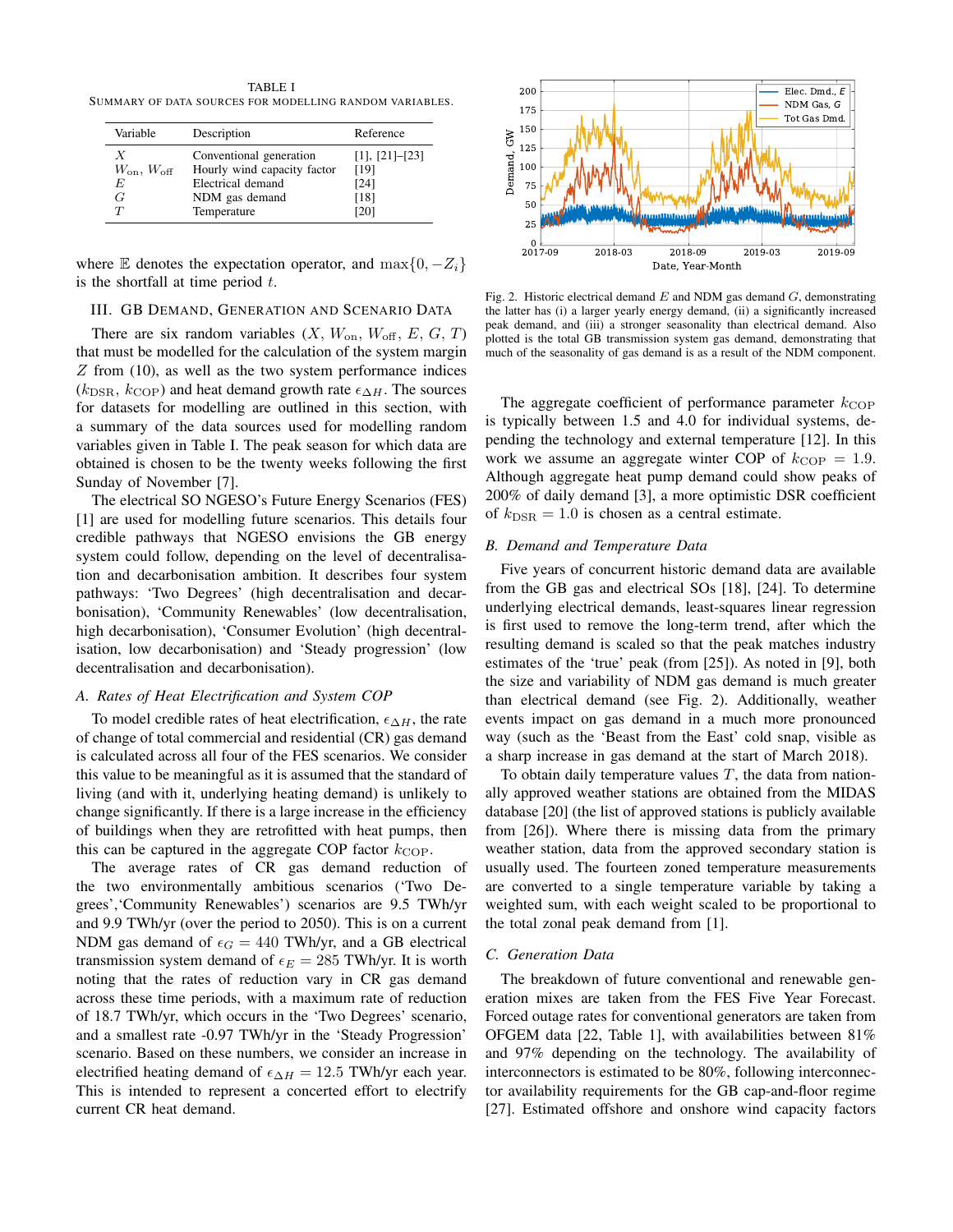are taken from [19], which are then combined with historic or predicted onshore/offshore wind capacities to determine the PDF describing the renewable generation Y.

The current edition of FES is for 2019, and so 2018 represents the base year, with five year forecasts running to 2023. As in [7], the size and number of individual generating units at present are determined from National Grid's 2013 high decarbonisation/high prosperity 'Gone Green' scenario for the  $2013/2014$  season  $[21]^2$ . The distribution of generating units are found by randomly assigning individual units from the historic 2013 dataset, until the generation quota matches the generating fleet totals from NGESO's Five Year Forecast [1]. Future interconnector capacities are taken from [23].

### IV. RESULTS

The primary aim of this work is to study *relative* rather than *absolute* system adequacy measures, as policy decisions required to drive heat electrification should improve the prospects of generators in a market-based system, leading to an increase in supply. We consider first LOLE and EEU metrics, with the aim of demonstrating that the underlying assumptions on the shape of demand make a significant impact on calculated system risk indices. Secondly, we study the sensitivity of the models to temperature, to evaluate the vulnerability of the system to prolonged cold snaps that can occur across Western Europe. In each case, the base model  $\mathcal{M}_0$  is compared against the electricity-scaled model  $\mathcal{M}_1$  and the gas-scaled model  $\mathcal{M}_2$ .

## *A. System Adequacy Measures*

The LOLE of the system, as described in Section III, is plotted in Fig. 3a. The base case (model  $\mathcal{M}_0$ ) shows a consistently low LOLE, well below the GB LOLE standard of 3 hrs/yr [28]. With this model, it is only changes to the Total Generation (1) which drive changes in this value, as both the electrical and heating demand remain constant. Although the forecast of the conventional generation capacity  $X$  predicts the retirement of several large thermal generators, this is offset by the increased interconnector capacity (increasing from 4.0 GW in 2018 to 11.7 GW in 2023) and increased renewable generation Y (total wind capacity increases from 20.9 GW to 27.4 GW).

Both the electrical-scaled and gas-scaled models  $\mathcal{M}_1$ ,  $\mathcal{M}_2$ show an increase in the LOLE, although the rate of increase in the gas-scaled model  $\mathcal{M}_2$  is much faster than the electricalscaled model  $M_1$ . By 2023, the LOLE is four times greater for the gas-scaled model  $\mathcal{M}_2$ . The EEU shows a similar story, as shown in Fig. 3b. There is a consistently small EEU for the base model  $\mathcal{M}_0$ , but the gas-scaled model  $\mathcal{M}_2$  shows significantly increased EEU compared to the electricity-scaled model  $\mathcal{M}_1$ .

In Fig. 4 the survival function  $(1-F_P)$  of each of the model's system peak demands  $P$  (11) are plotted against the CDF



Fig. 3. Calculated values of the LOLE (12) and the EEU (13), across years (with DSR coefficient,  $k_{\text{DSR}} = 1.0$ , system COP  $k_{\text{COP}} = 1.9$ ) and heat demand models  $\mathcal{M}_0$ - $\mathcal{M}_2$ .



Fig. 4. The survival function (SF) of the peak annual demand  $P$ ,  $1 - F_P(x)$ and the CDF of the total generation  $X + Y$ ,  $F_{(X+Y)}$  for the 2023 forecast.

of the Total Generation (1), for the 2023 forecast. From this figure, it is immediately apparent why the system margin  $Z$ results in much larger LOLE and EEU values for the gasscaled model  $M_2$ . The 95% quantile of the annual peak P (i.e., the 1-in-20 peak) increases from 59.4 GW in the base case (model  $\mathcal{M}_0$ ) to 65.7 GW using model  $\mathcal{M}_1$ , or to 69.4 GW using model  $\mathcal{M}_2$ . Additionally, the spread of peak demands has increased: the interquartile range of the peak demand ranges from 1.16 GW for the base model  $\mathcal{M}_0$  to 1.29 GW in the electricity-scaled model  $\mathcal{M}_1$ , whilst it is 1.67 GW in the gas scaled model  $\mathcal{M}_2$ . It is worth re-emphasizing that the underlying total energy modelled by the gas-scaled and electric-scaled models is identical, and it is only the difference in the heat demand profile  $H$  that leads to the observed changes.

## *B. Sensitivity of Demand to Temperature*

Finally, we consider the calculation of the calculation of temperature sensitivity factors for each of the models, plotted in Fig. 5, for the final year of the forecast (2023). As well as the values of the DSR and COP coefficients  $k_{\text{DSR}}$ ,  $k_{\text{COP}}$ presented in the prior results (the 'medium COP and flexibility' values), two additional sets of coefficients are chosen to represent a range of potential future system parameters.

The figure shows the base model  $\mathcal{M}_0$  maintaining a temperature sensitivity close to 0.5 GW/°C, as the underlying composition of the demand does not change. The increase in temperature sensitivity from the electricity-scaled model  $\mathcal{M}_1$ to the gas-scaled model  $\mathcal{M}_2$  is stark. In the low COP/flexibility model, representing an inefficient system, the thermal sensitivity reaches 1.2 GW/◦C, more than doubling the demand-

<sup>&</sup>lt;sup>2</sup>More recent editions of FES only consider power stations, rather than individual generator units; note that the data used are not publicly available due to the politically sensitive nature of system adequacy calculations.